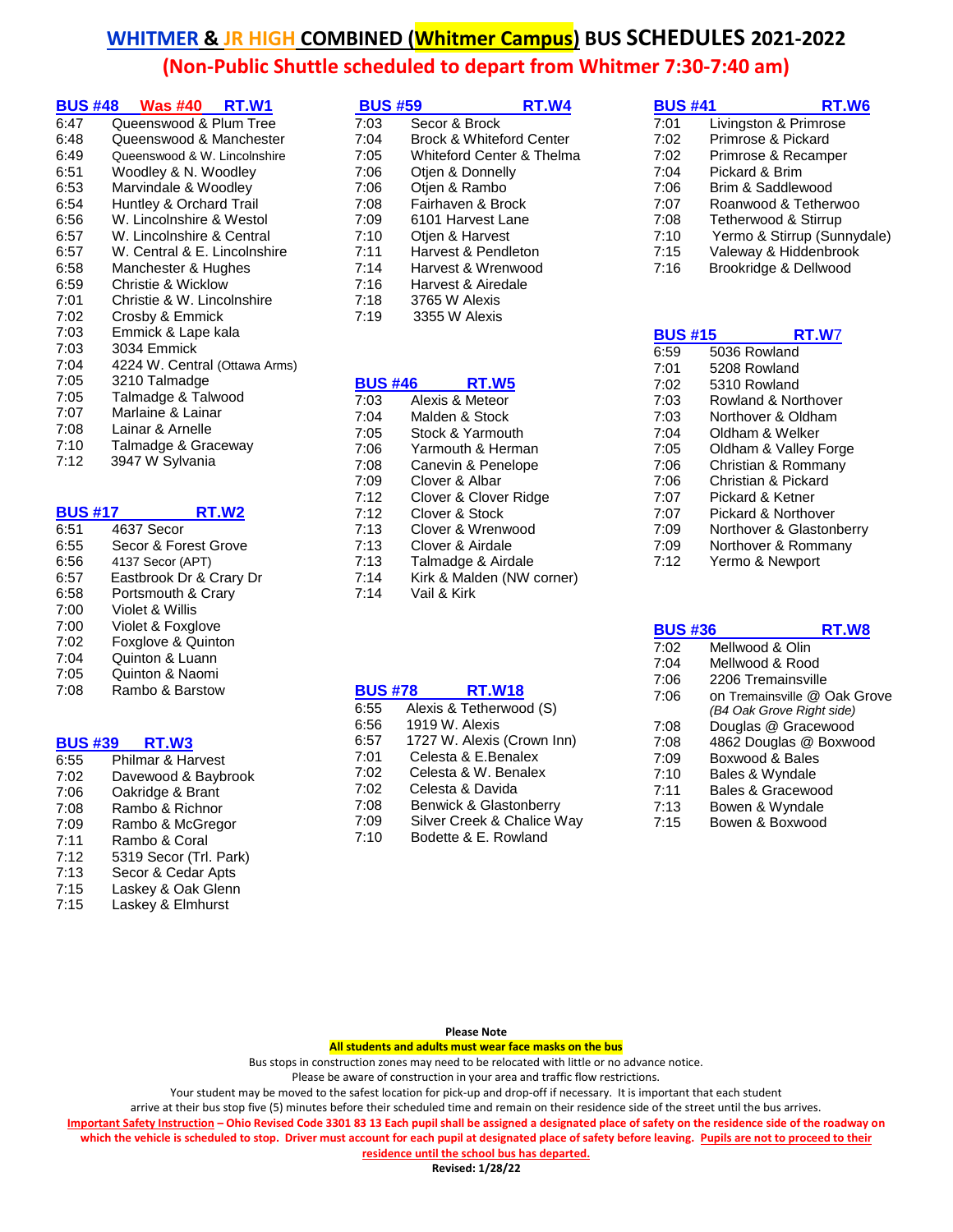## **BUS #53 was# 77 RT.W19**

| 6:54 | Laskey & Glen Oaks    |
|------|-----------------------|
| 7:00 | Opper & Crawford E.   |
| 7:01 | Capistrano & Rosetta  |
| 7:03 | Rosetta & Poinsetta   |
| 7:04 | Rosetta & Gramercy    |
| 7:05 | Rosetta & California  |
| 7:06 | Rosetta & Pasadena    |
| 7:06 | Rosetta & Sunset      |
| 7:07 | 4660 N. Detroit       |
| 7:15 | Jamieson & Cul-De-Sac |

## **BUS #51 RT.W21** 7:05 Paradise & Adella 7:06 Paradise & Winona

| 7:07 | Yermo & Paradise    |
|------|---------------------|
| 7:08 | Trimble & Piddock   |
| 7:09 | Piddock & Goodwill  |
| 7:10 | Breezeway & Piddock |
| 7:11 | Reen & Elaine       |
| 7:12 | Laskey & Bowser     |
| 7:13 | Laskey & Bowen      |
| 7:16 | 2549 Tremainsville  |
| 7:18 | 2241 W Laskey       |

| <b>BUS #64</b> | RT.W9                               |
|----------------|-------------------------------------|
| 6:52           | Lewis & Gribbin (East)              |
| 6:52           | 937 W. State Line                   |
| 6:53           | 752 W. State Line                   |
| 6:53           | 509 W. State Line                   |
| 6:53           | 433 W, State Line                   |
| 6:54           | 215 W. State Line                   |
| 6:55           | 6125 Telegraph (PK Trailer Pk)      |
| 6:58           | Detroit & Deardon                   |
| 7:01           | Mel Simon & Northridge              |
| 7:03           | Mel Simon & Northtowne              |
| 7:05           | Silverside & 1st Corner             |
| 7:06           | Silverside & 2 <sup>nd</sup> Corner |
| 7:09           | 1324 W Alexis                       |
| 7:10           | Gage & McClure                      |
| 7:12           | Van Wormer & Travis                 |
| 7:13           | Van Wormer & Brim                   |
| BUS #44        | RT.W'                               |

#### 7:05 6217 Jackman 7:07 Brooke Park & Cul-De-Sac 7:08 Brooke Park & Park Lane 7:10 1642 Brooke Park 7:15 6212 Swiss Garden 7:16 State Line & Lookover Ct 7:17 State Line & Old Farm Ct 7:20 Lewis & Gribbin (West) 7:21 Lewis & Northville

| <b>BUS #65</b> | <b>RT.W11</b>                         |
|----------------|---------------------------------------|
| 6:55           | Middlehurst & Warrington              |
| 6:56           | Middlehurst & Willamont               |
| 6:57           | Orville & Middlehurst                 |
| 6:58           | 5722Telegraph (carriage way           |
| 7:04           | Stockbridge & Shoreham                |
| 7:07           | Celesta & Rolland                     |
| 7:08           | Holly Glenn & Alexis (On Holly Glenn) |
| PM             | Celesta & Holly Glenn                 |
|                |                                       |

## **BUS #80**

7:12 Celesta & Holly Glenn AM ONLY

## **BUS #14 RT.W12**

| 6:59 | Wynhaven Apts.(5535 Lewis)  |
|------|-----------------------------|
| 7:00 | 5407 Lewis (N. Drive)       |
| 7:01 | Northgate & Goodwood        |
| 7:02 | Goodwood & Regina           |
| 7:03 | 533 Regina*                 |
| 7:08 | Bennette & Northdale        |
| 7:09 | Northdale & Ashdale         |
| 7:10 | 222 Sunnyside               |
| 7:13 | Picadilly Apts (On Bennett) |
|      |                             |

### **BUS #63 RT.W15**

| 6:47 | Torgler & Fortune       |
|------|-------------------------|
|      |                         |
| 6:53 | Suder & Riverbend Apt   |
| 6:54 | Suder & Grimes Golden   |
| 6:54 | Suder & Roselawn        |
| 6:54 | Suder & Allendale       |
| 6:54 | Suder & Northwyck (W)   |
| 6:55 | Suder & Wiler           |
| 6:59 | Suder & Northridge      |
| 6:59 | Northridge & Knollcrest |
| 7:01 | Suder & Northwyck (E)   |
| 7:02 | 4346 Suder              |
| 7:02 | Suder & Keen            |
| 7:02 | 4460 Suder              |
| 7:03 | 4614 Suder              |
| 7:04 | 5432 Suder              |
| 7:05 | Suder & E Harbor        |

### **BUS #79 RT.W20** 6:51 Ottawa River & Ottawa Trail 6:52  $104<sup>th</sup>$  & Ottawa Trl  $6:53$  104<sup>th</sup> & Edgemont 6:54 2131 Ottawa River Rd 6:57 285<sup>th</sup> & 101<sup>st</sup><br>6:58 Hoops & 282 Hoops & 282nd  $6:59$   $282<sup>nd</sup>$  & Lehman<br> $7:00$  Dahlia & Allenda Dahlia & Allendale 7:01 4151 Dahlia Dr

| <b>BUS #61</b> | <b>RT.W13</b>             |
|----------------|---------------------------|
| 6:55           | Torgler & Hammond         |
| 6:56           | Woodfox & Belpre          |
| 6:57           | Redfox & Raintree         |
| 6:59           | Raintree & Rounding River |
| 7:01           | Bridgeview & Pt pleasant  |
| 7:04           | Coveview & Creekview      |
| 7:05           | Summit & Apts             |
| 7:06           | Jasik & Holliday          |
| 7:07           | Jasik & Capri             |
| 7:09           | 3005 Shoreland            |
| 7:10           | 2685 Shoreland            |
| 7:11           | 2677 Shoreland            |
|                | (Harbor House Apts)       |
| 7:12           | 2611 Shoreland            |
|                |                           |

| <b>BUS #35</b><br>RT.W14         |
|----------------------------------|
| 2314 Shoreland                   |
| Torgler & Whitehouse             |
| Torgler & Brophy                 |
| Brophy & Angel                   |
| Brophy & Foch                    |
| Villamar & Terramar              |
| Mid-Block Vistamar @5959         |
| Vistamar & Terramar              |
| Vistamar & Viramar               |
| Andover & Gibson @ Gate          |
| <b>Moss Creek - Cypress</b>      |
| Pine Ridge - Apple Creek         |
| Andover & Strotz @ Gate<br>Susan |
| Willow Creek – Cedar Ridge       |
| <b>Walnut &amp; Lemon Creek</b>  |
| David & Blessing                 |
|                                  |

#### **Please Note**

**All students and adults must wear face masks on the bus**

Bus stops in construction zones may need to be relocated with little or no advance notice.

Please be aware of construction in your area and traffic flow restrictions.

Your student may be moved to the safest location for pick-up and drop-off if necessary. It is important that each student

arrive at their bus stop five (5) minutes before their scheduled time and remain on their residence side of the street until the bus arrives.

**Important Safety Instruction – Ohio Revised Code 3301 83 13 Each pupil shall be assigned a designated place of safety on the residence side of the roadway on**  which the vehicle is scheduled to stop. Driver must account for each pupil at designated place of safety before leaving. Pupils are not to proceed to their **residence until the school bus has departed.**

**Revised: 1/28/22**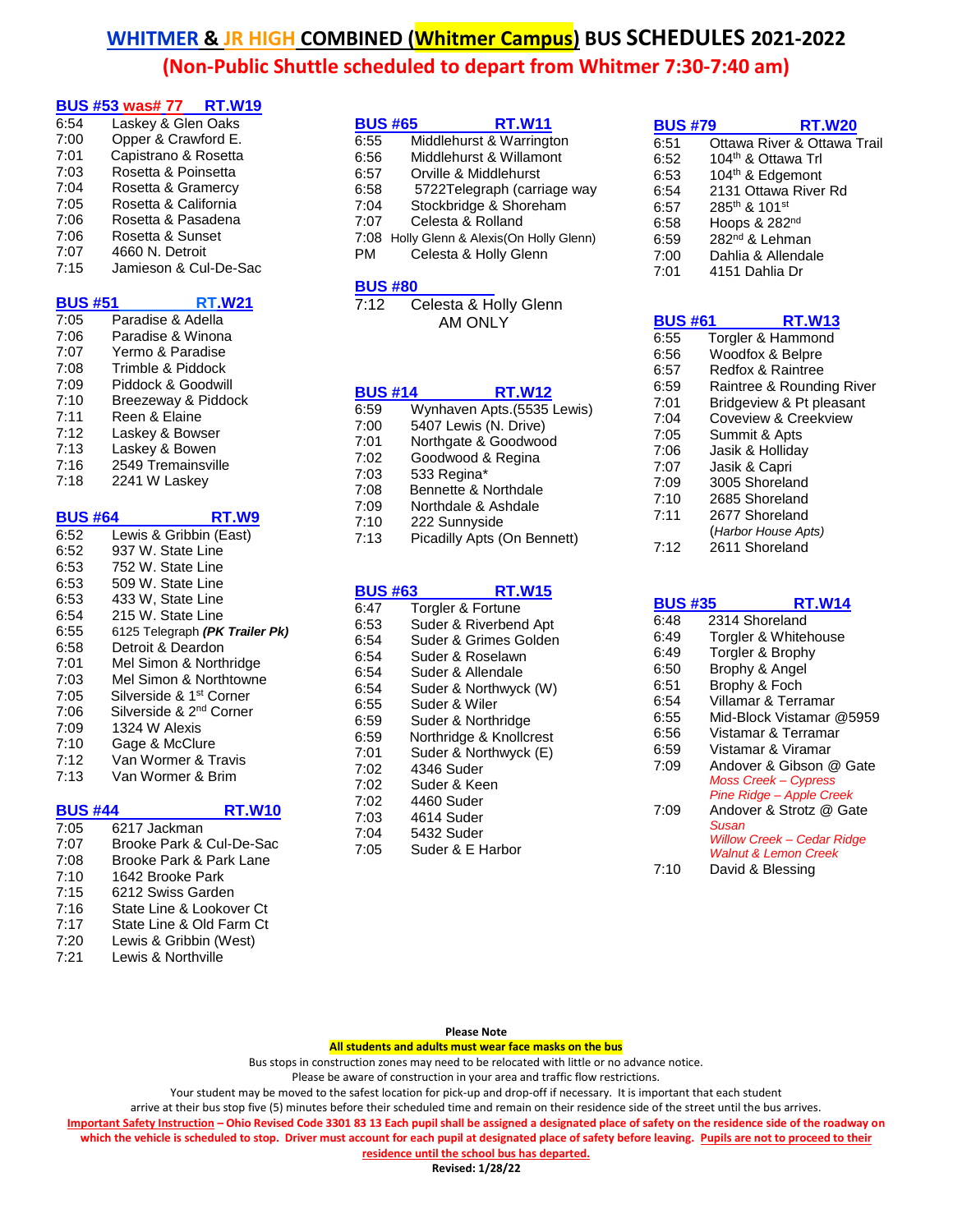| <b>BUS #60</b> | <b>RT.W16</b>           |  |
|----------------|-------------------------|--|
| 6:53           | Suder & Malabar         |  |
| 6:54           | Suder & Ottawa Cove     |  |
| 6:55           | Greenwich & Ketukkee    |  |
| 6:56           | Grosse Point & Ruthanne |  |
| 6:57           | Ruthanne & Riviera      |  |
| 6:58           | Riviera & Mayport       |  |
| 7:00           | Mayport & Angel         |  |
| 7:01           | Angel & Tulane          |  |
| 7:03           | Chalmette & Engle       |  |
| 7:05           | Chalmette & Ruthanne    |  |
|                |                         |  |

#### **BUS #27 RT.W17**

6:58 4107 Harvest 7:05 3838 W. Sylvania 7:10 Talmadge & Ravenswood Apts. 7:11 Ariel & Talmadge Green 7:12 Ariel & Kathy 7:12 Ariel & Naomi 7:13 Ariel & Luann 7:13 Ariel & Haddington<br>7:14 Ariel & Hannaford Ariel & Hannaford

#### **BUS #12 RT.W17**

| 7:00 | Laskey & Fairgreen     |
|------|------------------------|
| 7:01 | Avonhurst & Briarcrest |
| 7:02 | Clover & Pinecrest     |
| 7:03 | Donegal & Clover Ln    |
| 7:03 | Clover Ln & Branch     |
| 7:04 | Donegal & Lenticel     |
| 7:06 | Harvest & McGregor     |
| 7:07 | McGregor & Clover      |
| 7:07 | McGregor & Bridlington |
| 7:07 | McGregor & Honeymaple  |
| 7:11 | Haddington & Clawson   |
| 7:14 | Rambo & Clawson        |
| 7:16 | 5120 Secor             |
| 7:16 | Secor & McGregor       |
|      |                        |

**BUS #18 WAS 45**

| 6:50 | 6128 Suder              |
|------|-------------------------|
| 6:52 | Bahiamar & Windamar (N) |
| 6:53 | Bahiamar & Windamar (S) |
| 7:04 | Raddatz & Woodlawn      |
| 7:05 | Celesta & Suzanne       |
| 7:09 | McClure & Primrose      |
| 7:10 | Primrose & Curson       |
| 7:10 | Van Wormer & Primrose   |



IMPORTANT SAFETY **INSTRUCTION** *Ohio Revised Code 3301.83.13* EACH PUPIL SHALL BE ASSIGNED A DESIGNATED PLACE OF SAFETY ON THE RESIDENCE SIDE OF THE ROADWAY ON WHICH THE VEHICLE IS SCHEDULED TO STOP. DRIVER MUST ACCOUNT FOR EACH PUPIL AT DESIGNATED PLACE OF SAFETY BEFORE LEAVING. PUPILS ARE NOT TO PROCEED TO THEIR RESIDENCE UNTIL THE SCHOOL BUS HAS DEPAR

\*\*\*\*\*\*\*\*\*\*\*\*\*\*\*\*\*\*\*\*\*\*\*\*\*\*\*\*\*\*\*\*\*\*\*\*

**Please Note**

**All students and adults must wear face masks on the bus**

Bus stops in construction zones may need to be relocated with little or no advance notice.

Please be aware of construction in your area and traffic flow restrictions.

Your student may be moved to the safest location for pick-up and drop-off if necessary. It is important that each student

arrive at their bus stop five (5) minutes before their scheduled time and remain on their residence side of the street until the bus arrives.

**Important Safety Instruction – Ohio Revised Code 3301 83 13 Each pupil shall be assigned a designated place of safety on the residence side of the roadway on which the vehicle is scheduled to stop. Driver must account for each pupil at designated place of safety before leaving. Pupils are not to proceed to their residence until the school bus has departed.**

**Revised: 1/28/22**